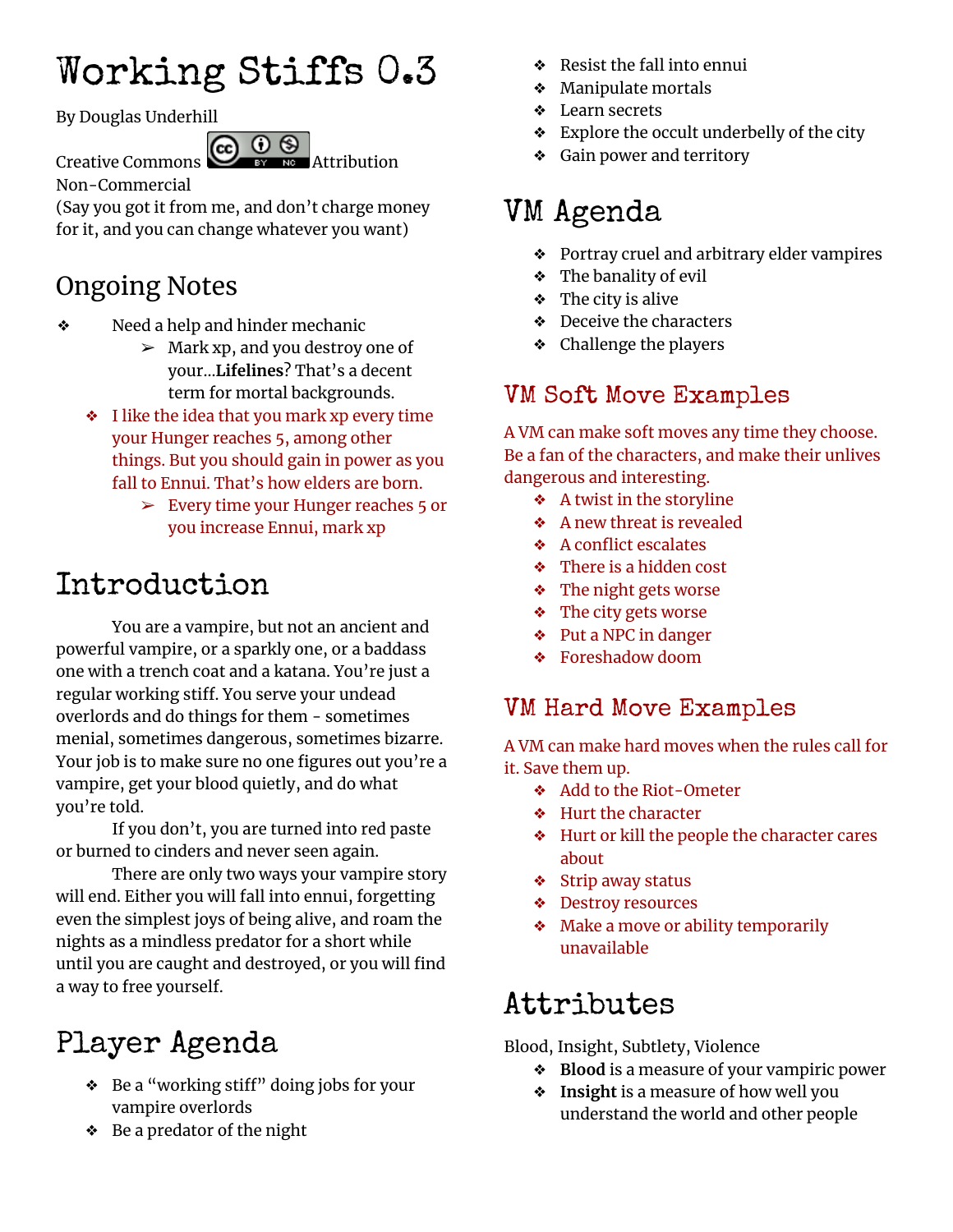- ❖ **Subtlety** is a measure of how easily you get people to do what you want
- ❖ **Violence** is a measure of how readily you inflict harm

To start, rate them so they add up to +1, with none higher than +2 or lower than -1. So:

 $+2 +2 -1 -1$ , +2, +0, +0, -1 +1, +1, +0, -1 Etc.

### Ticking Clocks

Harm and Hunger are simple clocks. Four ticks and you're taken out by Harm, four ticks and you're taken out by Hunger. For a more forgiving game, you can use six ticks for either or both. Ennui and Status are complex clocks - four ticks and you move on to the next level, of which there are four. Four ticks to go from level 0 to 1 and so on. When you lose Status, you lose a full level, not a tick. You never lose Ennui.

- ❖ **Harm** can be lost through physical injury, and healed through the use of blood or time spent with a lifeline
- ❖ **Hunger** rises and falls over time. If it ever reaches 5, mark one ennui and you violently take blood until your hunger is sated
- ❖ **Status** rises slowly and falls swiftly it is your standing and reputation among other vampires. You will occasionally roll +Status in place of one of your attributes when dealing with official vampire business.
- ❖ **Ennui** slowly grows over time, and when it reaches 5, you are lost.

## Basic Moves

### Move Structure

10+ Get what you want. Yay!

7-9 Almost get what you want but the VM might make a soft move, or get what you want if you increase Hunger

6- Only get some of what you want if you increase Hunger. Otherwise, the VM can make a hard move. If you want, you can boil most of this down to a system of choosing one of your four attributes to roll, consulting this chart, and improvising.

### Vampiric Healing

When you call on your blood to heal harm done to health, roll +Blood. It takes concentration, so you can do this once per scene.

10+ Heal 2 harm on your Health track/clock? 7-9 heal 1 harm on your Health track, +1 if you increase your Hunger by 1

6- Heal 1 harm on your Health track and increase your Hunger by 1

### Blood Surge

When you call on your blood to strengthen you, roll +Blood. You can do this right before you roll +Violence for another move you have in mind. When you use this ability, your violence is especially messy.

10+ Take +1 forward to Violence rolls for the night. 7-9 Take +1 forward to Violence rolls for the scene, and for the night if you increase your Hunger by 1 6- Take +1 forward to Violence rolls for the scene, and increase your Hunger by 1

### Feign Life

When you call on your blood to appear alive, roll +Subtlety.

10+ You appear alive for the rest of the night 7-9 You appear alive for the scene, and for the rest of the night if you increase your Hunger by 1 6- You appear alive but not for as long as you think. Increase your Hunger by 1. Mark xp if the VM makes a hard move.

### Break & Enter

When you break and enter, roll +Subtlety. 10+ You get in and leave no trace.

7-9 You get in, but leave some evidence behind. The VM might not tell you what.

6- You take too long and draw unwanted attention. Mark xp if the VM makes a hard move.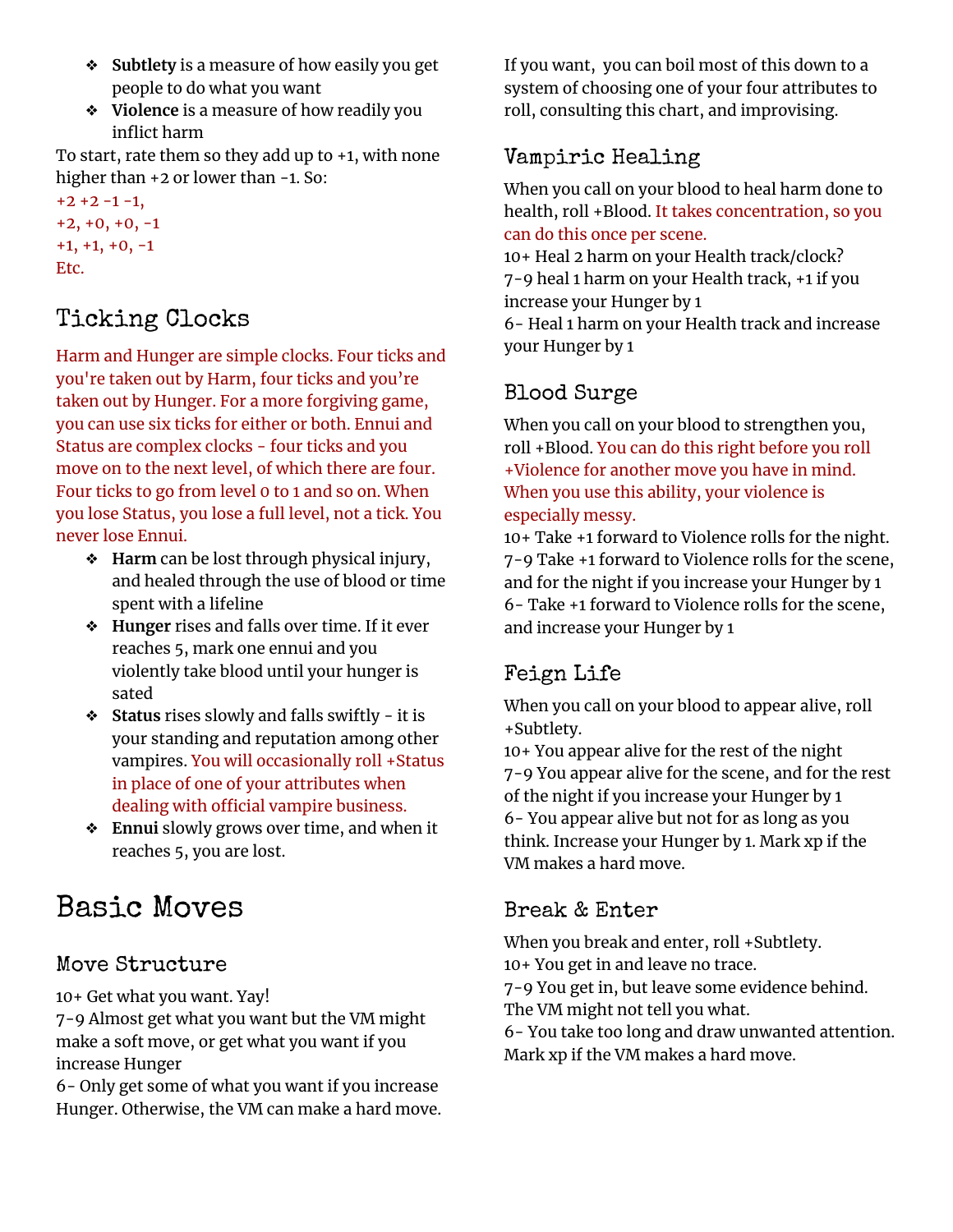### Endure Harm

(You cannot use this move against fire, sunlight, true faith and staking)

When you endure physical or emotional harm without retaliating, roll +Violence for harm against your Health and +Insight for harm against your Willpower.

10+ You reduce the harm by 2

7-9 You reduce the harm by 1, and 1 more if you increase your Hunger by 1

6- You take harm as established, minus 1 if you increase your Hunger by 1

Usually, 1 harm is minor (a cut, a burn, a provocation), 2 harm is serious (a gunshot, a stab wound, a humiliation), and 3 harm is deadly (a fall from over 30 feet, a shotgun blast, being tortured). 2 harm is enough to take out a mortal, and 3 harm is enough to take out a minor supernatural creature. 4 harm is enough to take you out, working stiff.

### Evade Harm

When you just run away from physical or emotional harm, without retaliating, roll +Subtlety.

10+ You escape the situation unharmed, but may have to keep running.

7-9 You reduce the harm by 1 and escape the situation.

6- You are trapped. Mark XP if the VM makes a new hard move.

### Fight

When you fight to inflict physical or emotional harm, roll +Violence if close, +Violence if at a distance with a distance weapon, or +Subtlety if inflicting emotional harm.

10+ You inflict harm based on your weapon, and take none in return.

7-9 You inflict 1 harm (minor), or more based on your weapon if you take 1 harm in return.

6- Your attack turns against you, and you inflict 1 harm and take harm in return based on your opponent's weapon (at least 1).

#### Weapons and Harm

| Weapon           | Harm |
|------------------|------|
| Unarmed          | 1    |
| Weapon           | 2    |
| Big scary weapon | 3    |

### Help Someone

It is possible to assist someone who is making a move. You can add a +1 to their roll, but you also share in the consequences if things don't go well.

### Hide & Sneak

When you try to move around and avoid being noticed, roll +Subtlety.

10+ You avoid notice and can interact with your surroundings, as long as you are careful

7-9 You avoid notice for up to a scene, but you cannot interact with your surroundings or else you will reveal yourself

6- You draw attention to yourself. If the ST makes a hard move in response, mark xp.

### Manipulate Vampires

When you try to get something you want from a vampire, roll +Subtlety.

10+ You get what you want, a favor for a favor, and nothing more. The VM will say what the vampire demands in return.

7-9 You get what you want, but pick 1:

- ❖ You must accept a debt, to be called in at a later time
- ❖ You get what you want, but the vampire wants revenge
- ❖ You get what you want as if you rolled 10+, but the wheedling and begging makes you lose 1 Status

6- Your request does not go well. Mark xp if the ST makes a hard move, and you lose 1 Status.

### Manipulate Mortals

When you try to get something you want from a mortal, other than blood, roll +Subtlety. 10+ You get what you want, short of something dangerous.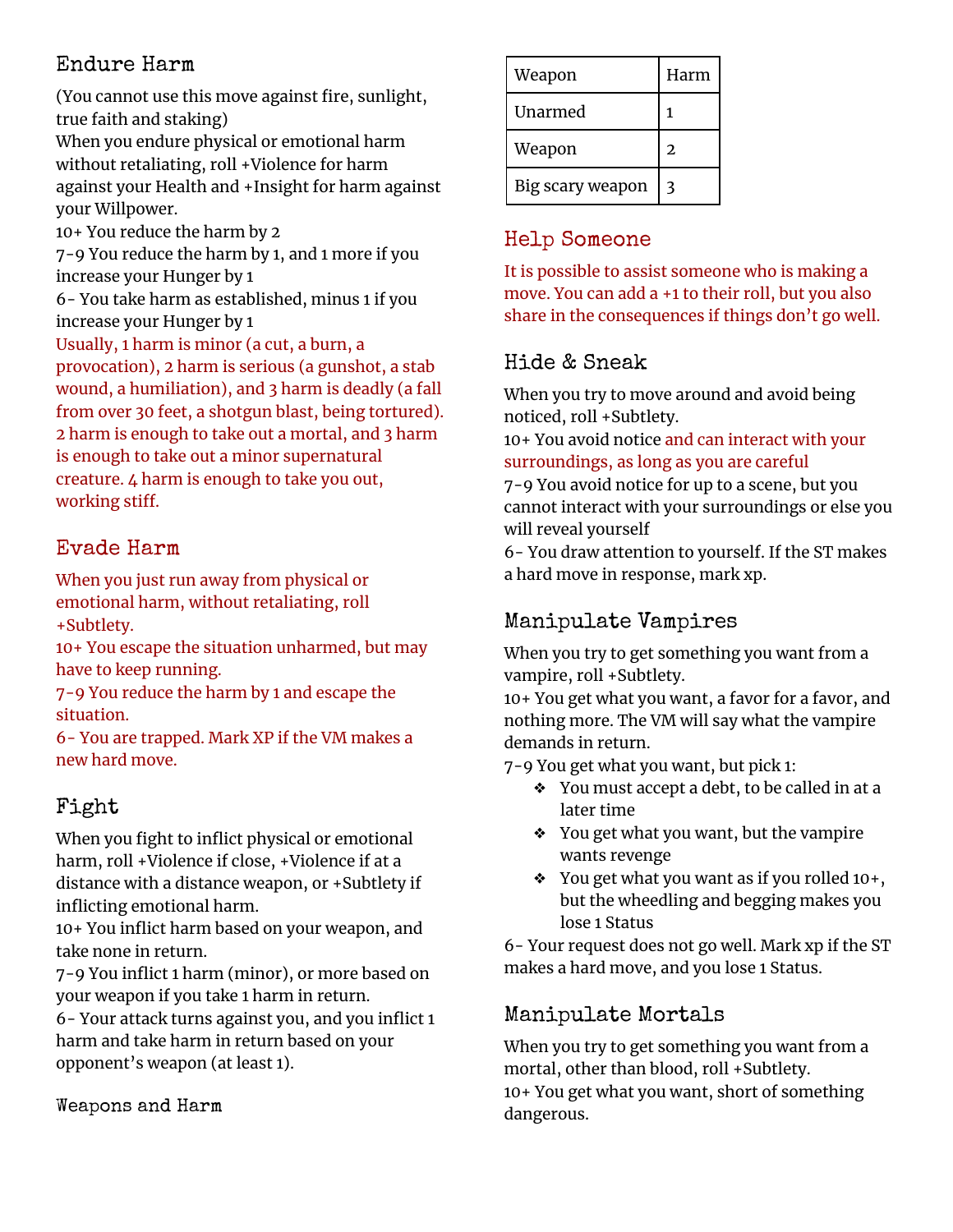7-9 You get what you want, but they demand something in return - at least a debt. 6- The mortal is suspicious of you. Either leave immediately and cover your tracks or add 1 to the Riot-Ometer. (The Riot-Ometer is a series of clocks tracking escalation of panic and vampire-hunting in your city)

### Resist Coercion

When someone tries to force you to act, roll +Insight.

10+ Your no means no.

7-9 You have to give them something, or else the conflict will escalate. If it escalates, this is a time you might mark XP if the VM makes a hard move. 6- Either you give them exactly what they want, or the conflict escalates and the ST can make a hard move. If the ST makes a hard move, mark xp.

### Study (a person, a situation, lore)

When you try to determine the truth, roll +Insight. 10+ Choose up to 3 from below:

7-9 Choose 1 from below:

(A question starting with who is distinct from a question starting with what)

- ❖ Who or what is dangerous?
- ❖ Who or what is in power?
- ❖ Who or what is hidden?
- ❖ Who or what is valuable?

Another question of the player's choice 6- The ST tells you something that constitutes a soft move (a twist, a new threat, etc.) as you realize things are worse than you thought.

## Hunting

As a working stiff, you have to find time for hunting, and every stiff has their own hunting style. All of these styles assume you don't exsanguinate your victim. These moves can also be setups for scenes, especially with 7-9 and 6 results. So feel free to make the move and then jump into the moment when the consequences are happening, rather than needing a whole scene every time you go out hunting. Hunting requires at least a few hours. If you rush things, these moves are not available.

A normal person has  $\Delta$  units of blood in them. Taking 1 will leave them woozy. Taking 2 often leaves them unconscious. Taking 3 requires an immediate trip to the hospital. Taking  $\mu$  is lethal.

*The only way to reduce your Hunger to 0, ever, is to take 4 from the same victim.*

## Predator Moves

Choose one predator move, which is your specialty.

#### Mugger

When you hunt by assaulting people, carefully select a victim and then roll +Violence. Describe your victim.

10+ You find the perfect victim, and can reduce your Hunger by 1

7-9 You find a victim, and can reduce your Hunger by 1, or by 2 if you take 1 harm in the struggle 6- You end up in a fight, and can either take 1 harm and reduce your Hunger by 1, or you avoid harm but have to flee

#### Doc

When a medic feeds from patients or medical supplies, once they have access, roll +Subtlety. Describe how you access medical supplies or feed from the sick and injured.

10+ You reduce your Hunger by 2.

7-9 You reduce your Hunger by 1, or 2 if you also risk being under the influence of medication for the rest of the night

6- Someone has noticed what you're trying to do. If you hunt here again, the ST can make a hard move.

### Cannibal

When a cannibal feeds on vampire blood, roll +Subtlety. Name the vampire who gives you their blood, if the VM doesn't already have someone in mind.

10+ You have an arrangement. Reduce your Hunger by 2, but you are in debt to the vampire.

7-9 The arrangement has become tenuous. Reduce your hunger by 2, but you need to do something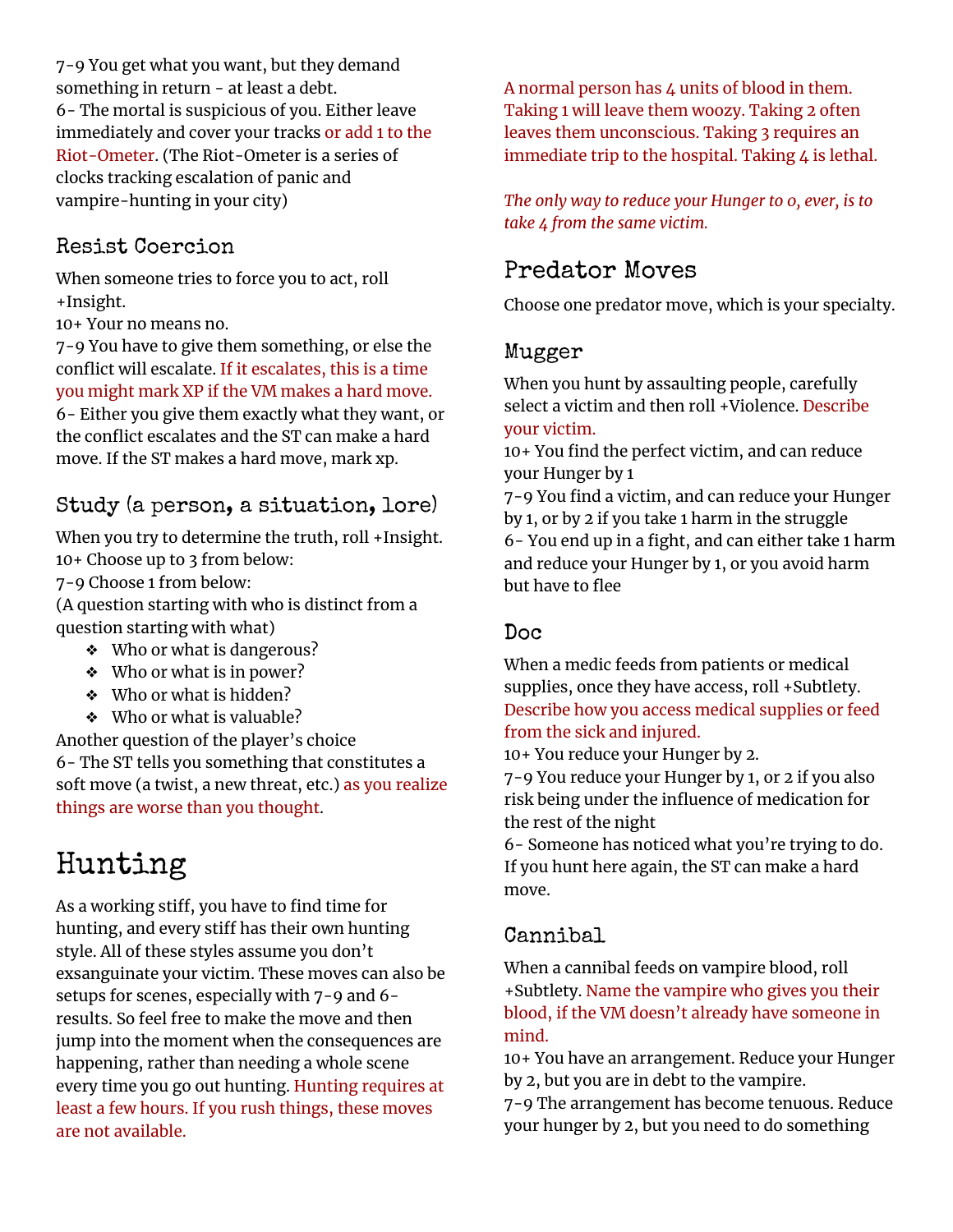risky for the vampire. A debt is being called in. (You might still owe more)

6- You draw attention to your proclivity, and lose 1 Status as a result.

### Snowflake

When a snowflake feeds from someone who gives informed consent, roll +Insight. Describe the conversation.

10+ You have found someone who is willing to help this time. You can reduce your Hunger by 2, but if the secret ever gets out, you lose 1 Status or add 1 to the Riot-Ometer.

7-9 It takes some talking, but you find someone willing to help. Reduce your Hunger by 1, or 2 if you add 1 to the Riot-Ometer.

6- Your request leads to a freak-out. If the VM makes a hard move, mark xp.

### Extortionist

When an extortionist uses leverage to threaten someone for blood, roll +Subtlety. Of course, you must have leverage on them first. Name the person you're exploiting and describe the leverage.

10+ You reduce your Hunger by 1 - can't take too much or else it'll draw attention.

7-9 You reduce your Hunger by 1, but your victim threatens to expose what's going on, or begs piteously to be spared, etc.

6- Your victim has turned the tables on you. If the VM makes a hard move (i.e., the victim goes to the police with information about you) mark xp. Otherwise, you will have to find a new person to blackmail.

### Vegan (not available at Blood +1 or higher)

When a vegan hunts animals for blood, roll +Insight.

10+ You kill one larger animal or a lot of smaller ones. Reduce your Hunger by 1. You'll need to clean up all the corpses.

7-9 You kill one larger animal or a lot of smaller ones, but it draws some unwanted attention. You reduce your Hunger by 1, but will need to clean up all this messy evidence.

6- You have to go through a lot of animals, and you briefly lose control of yourself. If you reduce your Hunger by 1, the VM can make a hard move, and if they do, mark xp.

### Graverobber

When a graverobber feeds from a recently-deceased corpse, roll +Subtlety. Say where you find a fresh corpse.

10+ Cold blood is not what you are meant to eat, but reduce your Hunger by 1.

7-9 You fight down the nausea and reduce your Hunger by 1. You have left evidence behind, however.

6- You lose your lunch, stiff. You vomit up the cold blood you tried to consume and make a horrible mess. Your Hunger remains the same. If the VM makes a hard move, mark xp.

### Local Celebrity

When a Local Celebrity feeds from fans and sycophants, roll +Subtlety. Describe your scene of choice, and why you are known.

10+ Your people, or your fans, provide. You reduce your Hunger by 1.

7-9 Your people provide. You reduce your Hunger by 1, but draw attention to yourself.

6- They feed you, but it causes a scandal. Reduce your Hunger by 1 but the VM can make a hard move. If they do, mark xp.

### Sandman

When a sandman feeds from a sleeping mortal, roll +Subtlety. (This usually involves breaking and entering, but the vampire who uses this method has established victims it is easy to access.) Describe the sleeping person you find. 10+ You find a sleeping victim. Reduce your Hunger by 2.

7-9 You find a sleeping victim, but it takes extra effort. You draw attention, leave behind evidence, or only reduce your Hunger by 1 instead of 2. 6- You wake your victim. Either you flee, or you reduce your Hunger by 1 and add 1 to the Riot-Ometer.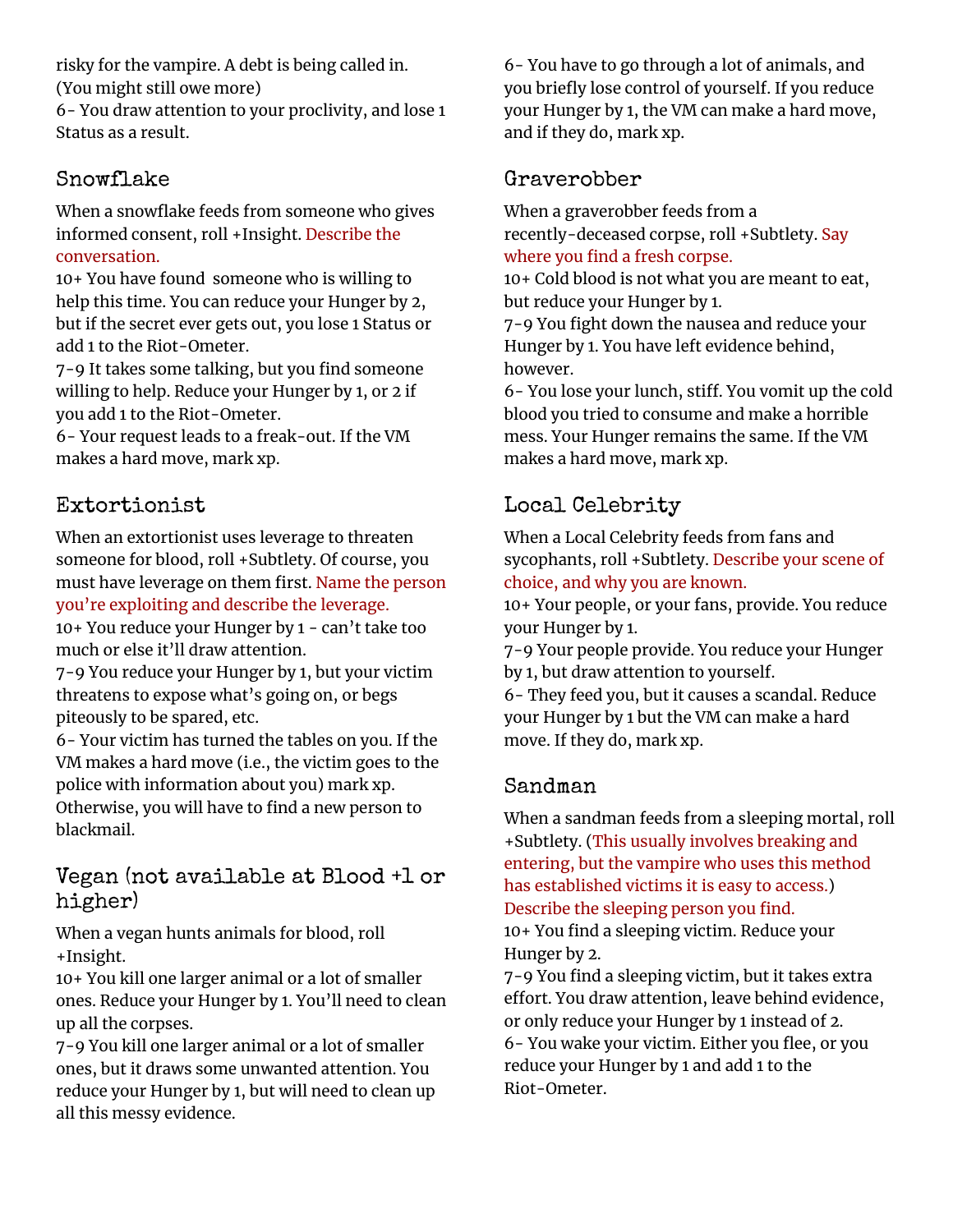### Literal Vamp

When a literal vamp hunts from someone they've seduced, roll +Humanity. Describe how this seduction goes.

10+ You pick someone up and get it on. Reduce your Hunger by 1.

7-9 You pick someone up and get it on. It gets awkward, and you can reduce your Hunger by 1 if you mark a Background or deal 1 harm to the Masquerade.

6- Hard pass. You can still reduce your Hunger by 1 if you deal 1 harm to the Masquerade.

## Powers

Even working stiffs have a few useful vampire powers. You can roll +Blood if it is higher than the ability called for in the move.

### Mesmerism "Look into my eyes…"

When you gaze into a mortal's eyes and you mesmerize them, roll +Subtlety. Increase your Hunger by 1.

10+ Pick 3 from below

7-9 Pick 1 from below

- ❖ The mortal is charmed by your conversation, and considers you trustworthy and fascinating until you prove otherwise
- ❖ The mortal is confused and paralyzed, unable to act for the rest of the scene
- ❖ You talk the mortal through new versions of their memories of recent events
- ❖ You get the mortal to spill a secret
- ❖ You implant one simple "if-then" instruction in the mortal's subconscious

6- The mortal sees that you are an undead predator of the night. If the ST makes a hard move, mark xp. If not, just lose 1 Status.

## Invisibility

When you become still and quiet, trying to be invisible, roll +Subtlety. If you draw attention to yourself, your invisibility ends. Increase your Hunger by 1.

10+ You remain invisible, and the sounds you make are muted, for the scene.

7-9 You become invisible, *or* the sounds you make are muted, for the scene.

6- You believe you are invisible, until the VM makes a hard move to show you that you aren't. If the VM does, mark xp.

## Shape Changing

When you call upon your vampiric blood to change your shape, roll +Blood. If anyone sees in a clearly unnatural form, or with clearly unnatural features, mark the Riot-Ometer.

10+ Choose a major transformation (or a minor transformation, if you prefer) for a scene

- ❖ You transform into the shape of a wolf or a bat, which you can maintain for the rest of the night
- ❖ You grow long, iron-hard claws and deal 3 messy harm in close combat for the scene
- ❖ You adapt to move through the water, and can maintain this form for the rest of the night

7-9 Choose a minor transformation for a scene

- ❖ Your eyes gleam yellow and enable you to see clearly if any light is present
- ❖ You grow long claws that enable you to climb rough surfaces
- ❖ Your ears enlarge, letting you hear as well as a bat

6- As 7-9, but you make your supernatural nature obvious to bystanders. If the VM makes a hard move, mark xp.

## Extrasensory Perception

When you look behind the veil of the mundane, roll +Insight. Increase your Hunger by 1.

10+ Choose 3 hold for the night

7-9 Choose 1 hold for the night

You can spend your hold on any of the following:

- ❖ You can see a mortal's aura
- ❖ You receive a vision of the last person to hold an object
- ❖ You receive a vision of an emotionally charged moment that occurred in your current location
- ❖ You can see ghosts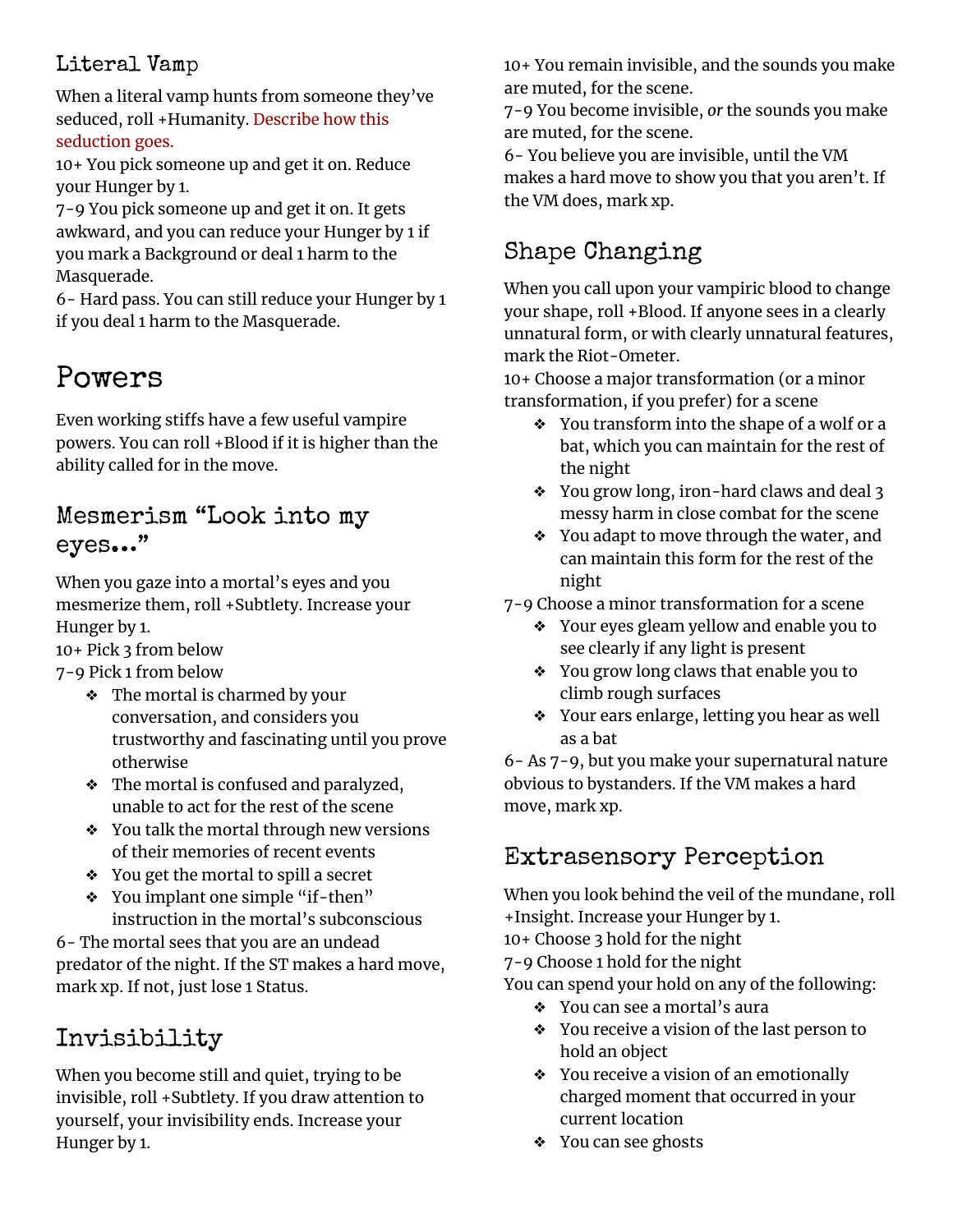6- You open yourself to a hidden reality you'd rather not see. The VM will tell you what. If the VM makes a hard move, mark xp.

## Occult Magic

When you perform an occult ritual, roll +Insight and increase your Hunger by 1. Your occult ritual must include: consecrated space, at least one significant object representing your intent, and a sacrifice.

10+ Choose 1 major effect, or 1 minor effect if you prefer.

- ❖ You can see and hear a distance time for one scene
- ❖ You conjure a powerful entity which must honestly answer a single question
- ❖ You ward a location so that no one can enter uninvited until the next sunrise
- ❖ You taste a creature's blood and take +1 against that creature until the next sunrise

7-9 Choose 1 minor effect.

- ❖ You can see and hear a distant place for one scene
- ❖ You conjure a weak entity that can perform one mundane task
- ❖ You ward a location so that one specific supernatural creature cannot enter uninvited until the next sunrise
- ❖ You taste a creature's blood and can ask a single question about that creature that the ST answers truthfully

6- The ritual backfires, and you are haunted by a malevolent presence. When the VM makes a hard move, mark xp.

## Levitation

When you call upon the blood to levitate or fly, roll +Blood. Increase Hunger by 1. If anyone sees you levitating and flying, mark the Riot-Ometer. 10+ You are able to levitate and fly about as fast as you can run for the scene.

7-9 You are able to levitate for a scene. 6- You lose control of your flight and draw attention to yourself. If the VM makes a hard move, mark xp.

## Speed

When you call upon the blood to make yourself quicker, roll +Blood. Increase your Hunger by 1. 10+ Take 3 hold, lasting one scene 7-9 Take 1 hold, lasting one scene 6- Take 1 hold as above, but you reveal your identity to bystanders. If the VM makes a hard

move, mark xp.

You can spend 1 hold to do any of the following:

- ❖ Immediately act again after you have acted
- ❖ Pre-empt someone else's action so that yours is resolved first
- ❖ Flee a scene
- ❖ Dodge a single attack

## Toughness

When you call upon the blood to strengthen yourself, roll +Blood. Increase your Hunger by 1. 10+ Choose 3 hold, lasting one scene

- 7-9 Choose 1 hold, lasting one scene
	- ❖ You inflict +1 harm in close combat for the scene
	- ❖ Your ignore the first 1 harm you take from attacks for one scene
	- ❖ You can perform one feat of strength, like lifting a car, throwing a motorcycle, or crushing a brick in your hand
	- ❖ You can ignore all harm from a single attack

6- Choose 1, but you reveal your identity to bystanders. If the VM makes a hard move, mark xp.

# The Riot-Ometer

You're supposed to keep all this vampire stuff a secret. As you and your colleagues fuck up, you make things worse for everyone. Each level of the Riot-Ometer has a clock, and when the clock fills, the meter escalates to the next level.

### Bloody Veto

To avoid adding one to the Riot-Ometer, a vampire can always seek out and kill all of the witnesses (by mundane means, not exsanguinating them). A vampire who does this adds 1 to their Ennui. There are of course longer-term, more clever ways to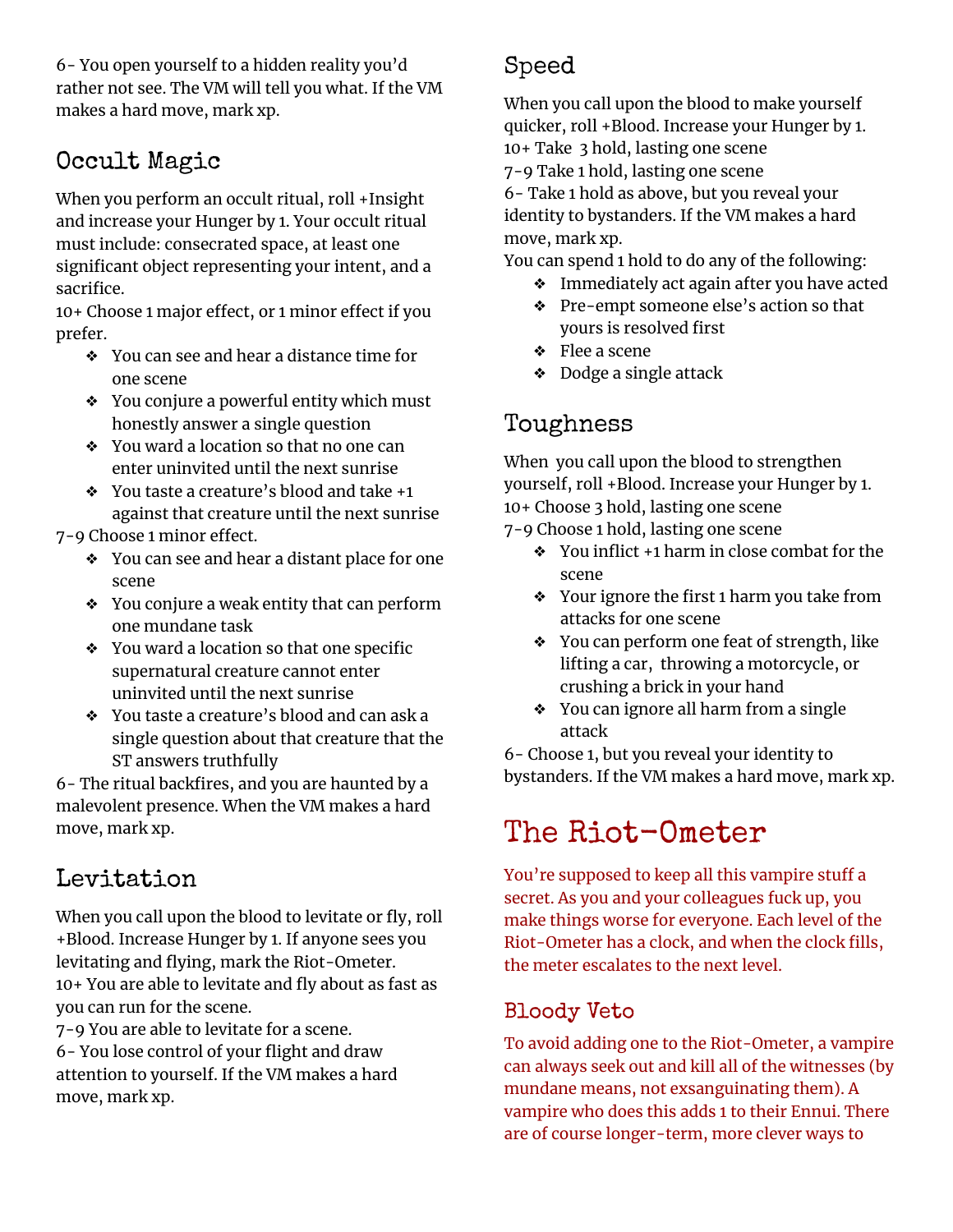accomplish something similar, but this is the veto option for the Riot-Ometer.

### Level 1: Calm

Don't start nothin', won't be nothin'. People generally agree that vampires don't exist, and ignore crackpots who say otherwise. Cops try to explain away vampiric activity as bath salts gone awry or animal attacks or tweakers.

### Level 2: Tense

People are beginning to talk about how maybe vampires are real. There are enough stories that it's hard to ignore. Those who can buy extra locks. The rich get infrared cameras and motion detectors. The Mayor quietly creates a special police task force to investigate unusual crimes. Hunting moves are at -1 ongoing. If this is your fault, and it's found out, you are branded and lose 1 Status.

## Level 3: Widespread Panic

A lot of people agree that vampires are maybe real, and they're scared and angry about it. Neighborhood watches are formed. The feds are called in - turns out they have a whole division of the FBI that works with Homeland to deal with this kind of thing. Cops carry white phosphorus rounds. Other cities think your city has lost its mind. Hunting moves are at -2 ongoing. If this is your fault, and it's found out, you are branded and lose all Status forever. Working stiffs are commanded to put their unlives on the line to fix. This. Now. Or. Else.

### Level 4: Purge

Everyone agrees that vampires are real, and they're going to hunt down and burn every fucking one. Daytime searches go door-to-door. Suspected vampire nests are fire-bombed. Temperature checks are instituted to get into any building. Hunting moves are at -3 ongoing. Being a vampire is untenable. You have entered the end of this vampire campaign, and will shortly be

killed with fire. Great work, stiffs. You broke the world.

## Lifelines

Lifelines are connections to the mortal world which let you navigate that world better than your undead overlords, and which also remind you of your humanity. As you gain Ennui, you are cut off from your Lifelines (of which you have 4). Every time you gain Ennui, cross out a Lifeline and you can have a scene showing you the relationship has withered due to neglect or been cut off due to betrayal, etc. When you are out of Lifelines and have 4 Ennui, you are an uncaring monster, and no longer even a very good working stiff.

Lifelines: friends, fame, income (job?), access, territory, mask,

- ❖ Access: you have access, often because of one of your other Lifelines, to special information. You have to take this Lifeline again for each kind of access you have - to the police, to a political office, to a financial institution, etc. This access is very valuable to your undead overlords
- ❖ Fame: you have fans, and followers, whether in some kind of local art or music scene, or online. If you wish, you can get people to recognize you if they are part of your scene (if you were famous to be recognized when you don't wish, you'd be a liability and a pile of ash shortly thereafter)
- ❖ Friends: you have actual friends who care about you. These could technically be your family from when you were alive, but are almost certainly people who don't know about your undead nature
- ❖ Income/Job: you maintain employment probably nothing with a lot of perks, unless you put multiple picks into this Lifeline. You can put up to three picks in this Lifeline, with the results listed below (or close enough):
	- $\geq$  You have a shitty, menial job that provides you a working-class income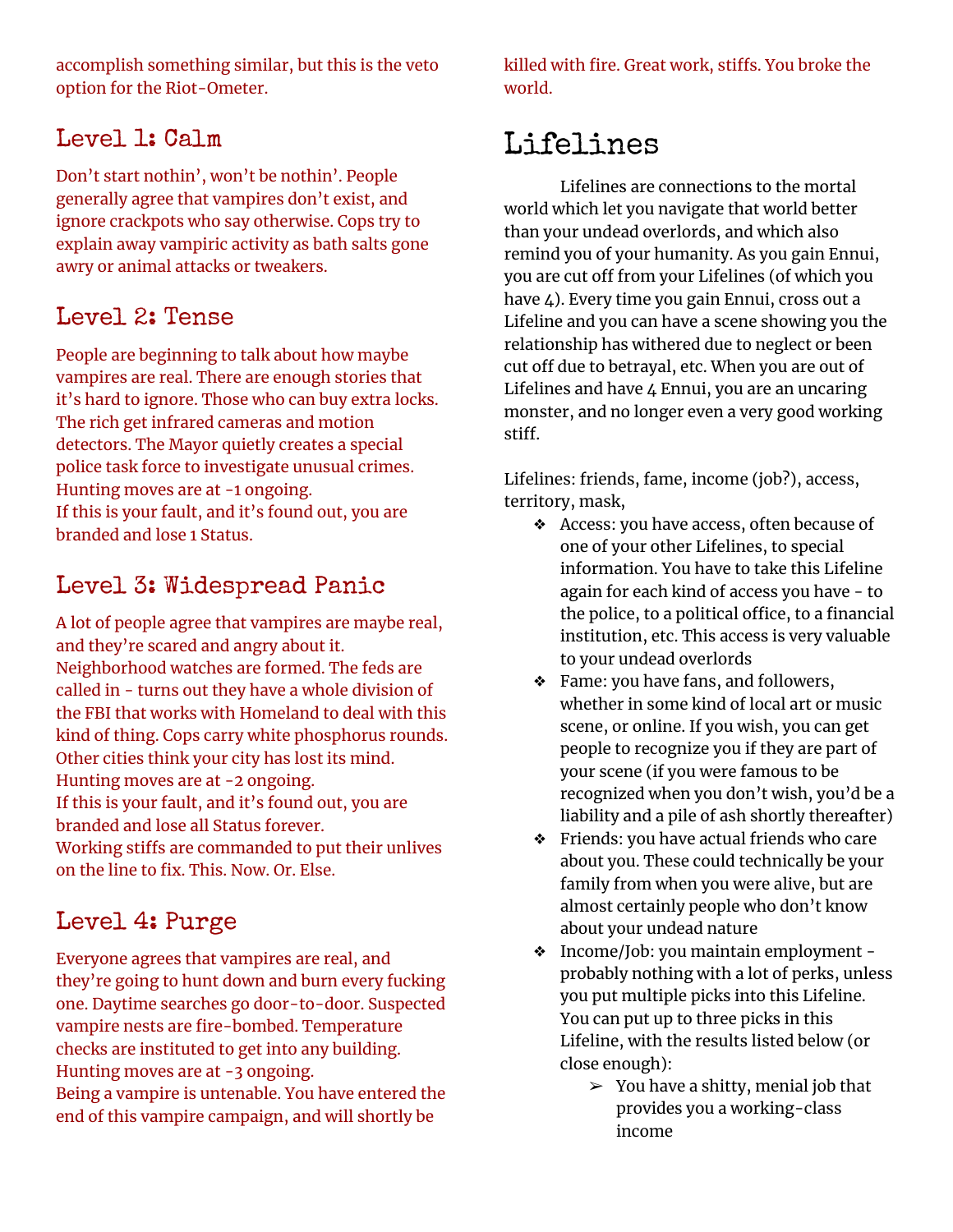- $\geq$  You have a decent, probably work-from-home type job that provides a lower-middle-class income
- $>$  You have a nice, flexible job that provides a solidly middle-class income
- ❖ Identity: every working stiff has a mask, and the mask is the last Lifeline to fall. Your mask is a false identity with some amount of records, paper-trail, and people who will back up the idea that you are not, in fact, an undead monster. Your landlady, a dry cleaner, a social worker, etc. will vouch for the fact that you are a human being. You might have a credit card or a driver's license (both hard to maintain, but possible). Without a mask, you are just a wandering monster.
- ❖ Territory: you have an area that is yours, full of incidental connections, where you have a reputation that pleases you.

### Lifelines

Each Lifeline can either be basic or advanced. You must spend two picks for an advanced Lifeline, but when crossing them out, you cross off the advanced Lifeline first and then the basic second.

#### Access

You have access to a mortal source of information, organization, or other resource. Basic access is one pick, and advanced access is a second pick. Choose from the examples below or create your own with the VM.

❖ Examples: a press pass, power plant ID card, quality police scanner, politician's phone number, seat on the board of a museum or theater

When you use your access for vampire stuff, roll +Subtlety.

- 10+
- $7 9$
- 6-

#### Fame

Fame is dangerous for a working stiff, but with things like social media and a lot of care, you can maybe make it work. For a while. You can reach out to your people to get help, but doing so always draws attention to you.

- ❖ Basic: you are known to a small subculture in the city, like chess aficionados or Jehova's Witnesses or baristas
- ❖ Advanced: you are known to a large subculture in the city and beyond, such as musicians, podcasters, nurses

When you use your fame as leverage, roll +Insight. 10+ You draw unwanted attention to yourself, but things work out as you hoped.

7-9 You draw unwanted attention to yourself, and a few fans are now obsessed with you, but things otherwise go as you hoped.

6- You are swarmed! Your fans will not leave you alone. If the VM makes a hard move, mark xp.

### Friends

You have either one or two close friends. They would do almost anything for you, as long as you seem like you would do almost anything for them. Describe your friend, including one thing they're good at and one liability they have.

When you inevitably exploit a friendship, roll +Subtlety.

10+ You hurt them but are careful not to hurt them too much. You get what you want for nothing in return.

7-9 You get what you want, but your friend angrily demands something in return.

6- Your friend ghosts you. You'll have to spend time repairing the relationship.

#### Job

As a working stiff, you have to be tricky to maintain employment of any kind. The benefit is that you have an income and some resources in the mortal world.

When you avoid work responsibility to be a working stiff, roll +Subtlety.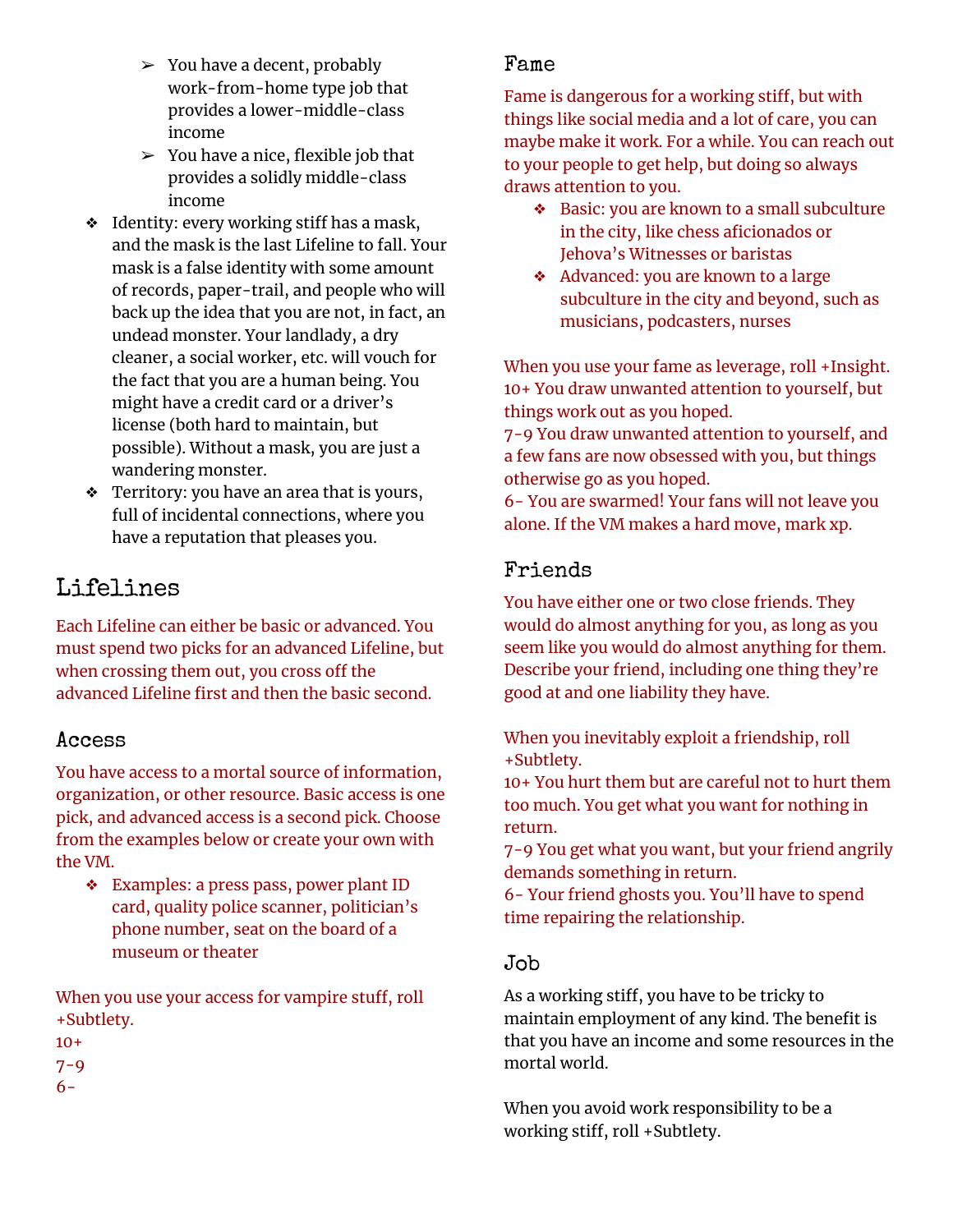10+ You get away with it.

7-9 You get away with it, but you draw unwanted attention to yourself.

6- You are warned or suspended, and if you were already warned or suspended, you are fired. You will need to spend time finding a new job.

### Identity

You have a thorough, well-established alternate identity. This could be your mortal identity which you are holding on to, or an invented one. The main benefit of your identity is that it lets you divert consequences for drawing attention to yourself. When you or the VM would tick the Riot-Ometer, you can instead cross out your Identity. It is burned, and you'll have to start over. Otherwise, the identity lets you do things like show your ID to cops, avoid the unwanted attention of the authorities in some cases, etc.

### Territory

You have an area of the city in which you are known, and where you have a reputation that pleases you.

- ❖ Basic:
- ❖ Advanced:

## Your Undead Overlord(s)

### Defeating Your Undead Overlord(s)

In order to defeat your undead overlord and free yourself, you must first fully understand your undead overlord, and then you must outsmart and outmaneuver your undead overlord, and finally you must destroy your undead overlord.

Undead overlords are inscrutable - they are utterly detached from their former humanity, and their goals and agendas are hard for even their peers to understand.

Undead overlords are also manipulative - they are surrounded by layers of machinations, deceptions, double-blinds, false trails and mindfucked minions. Anyone could be watching on their behalf. They have occult and supernatural abilities that are unknown to working stiffs. They have persisted in undeath for hundreds, perhaps thousands of years.

Undead overlords are formidable - physically powerful, and almost impossible to harm using anything other than a bane to which they are vulnerable like silver, fire, sunlight, holy relics and so on. Not all undead overlords are vulnerable to particular banes, and some have rare banes like iron nails or readings from the Book of Thoth.

In order to overcome an undead overlord, working stiffs will often need to work together. The cost of failing when using the moves described below can quickly build up to become untenable. Note that in each move, there is an option to pretend you've picked from the list and instead take 1 hold to use against another working stiff later in the process by betraying them in some way. If you have the 1 hold (or more), note it somewhere secret and let the ST know after the game session is over.

ST, have the player write their question down, then pass them the note back with their answer. The player can then decide what to say and whether they keep the 1 hold to use later.

Remember that you can aid each other on these rolls.

#### Understand an Undead Overlord

When you investigate, do research, and seek to understand your undead overlord, roll +Insight. 10+ Pick 2 from below

7-9 Pick 1 from below, and you draw some unwanted attention.

6- Pick 1, but your undead overlord has noticed and the ST makes a hard move. Lose 1 Status and mark xp.

- ❖ You learn the location of your undead overlord's main lair
- ❖ You learn the identity of your undead overlord's trusted minion